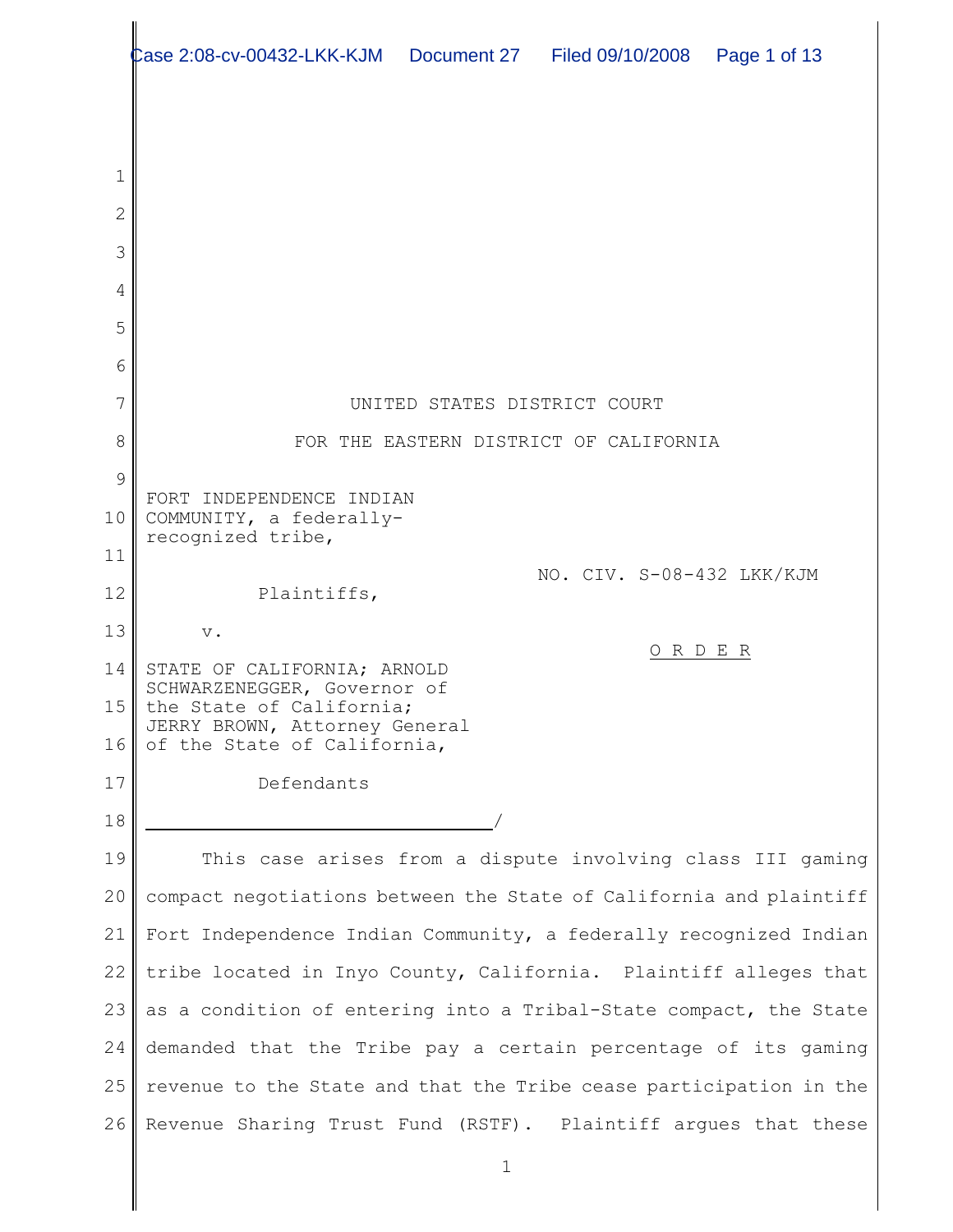1 2 3 4 5 6 7 8 9 10 11 12 13 14 demands constitute an unlawful tax, fee, or other assessment on gaming operations and are therefore impermissible subjects for negotiation under the Indian Gaming Regulatory Act (IGRA), 25 U.S.C. §§ 2701 et seq. In addition, plaintiff alleges that the state violated the Equal Protection Clauses of the United States and California Constitutions by treating the Tribe differently than the Yurok Tribe located in Humboldt County, California. Plaintiff has brought suit against the State of California, Governor Arnold Schwarzenegger, and Attorney General Jerry Brown seeking declaratory and injunctive relief. Pending before the court is defendants' motion for judgment on the pleadings. For the reasons explained below, the court denies the motion with respect to the IGRA claim but grants the motion with respect to the equal protection claims and to defendant Attorney General Jerry Brown.

15

## **I. Background**

### 16 **A. Indian Gaming Regulatory Act**

17 18 19 20 21 22 The Indian Gaming Regulatory Act was enacted in 1988 "as a means of generating tribal government revenue" and to "promote tribal economic development, self-sufficiency, and strong tribal governments." 25 U.S.C. § 2701. IGRA distinguishes between three classes of gaming and provides for different forms of regulation for each class.<sup>1</sup> Only class III gaming  $-$  at issue in this action

<sup>24</sup> 25 26 Class I gaming includes "social games" for minor prizes or <sup>1</sup> "traditional forms of Indian gaming." 25 U.S.C. § 2703(6). Class II gaming includes bingo and similar games and card games allowed by the state. 25 U.S.C. § 2703(7). Class III gaming includes "all forms of gaming that are not class I gaming or class II gaming," 25 U.S.C. § 2703(8), including traditional casino games such as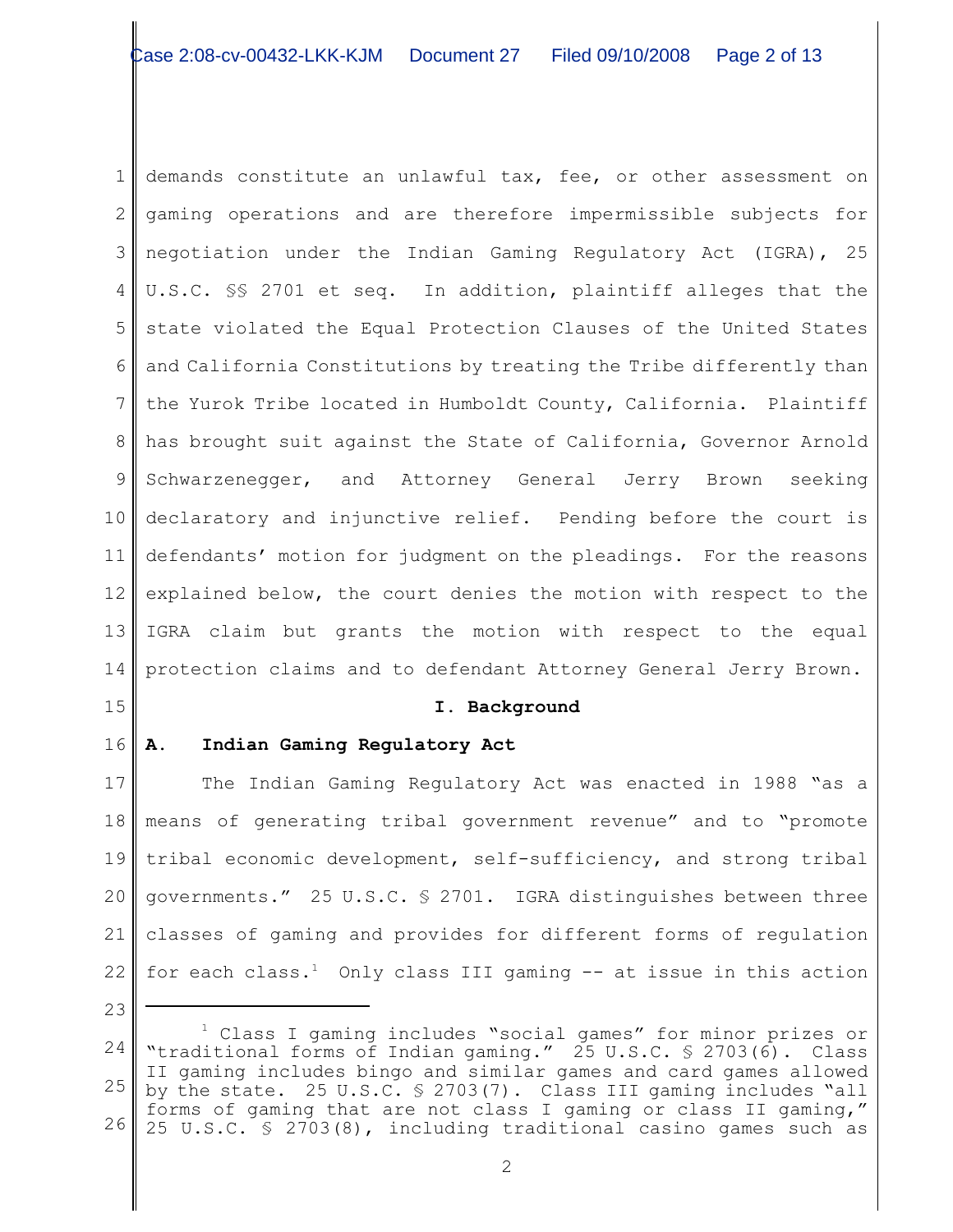1 2 -- requires a compact that is negotiated between a tribe and a state, and is subject to federal approval. 25 U.S.C. § 2710(d).

3 4 5 6 7 8 9 10 11 12 In order to conduct class III gaming, the tribe must first request that the state enter into negotiations for such a compact. 25 U.S.C.  $\frac{1}{2}$  2710(d)(3)(A). Upon receipt of the request, the state must "negotiate with the Indian tribe in good faith to enter into such a compact." Id. Among the permissible subjects of negotiations is "taxation by the State of such activities in such amounts as are necessary to defray the costs of regulating such activity." 25 U.S.C.  $\frac{1}{2}$  2710(d)(3)(c)(iii). States may attempt to negotiate for issues not expressly enumerated in IGRA; but they may not require tribes to negotiate for any such issue.

13 14 15 16 17 18 19 20 21 22 23 Inyo County, California. Compl. ¶ 9. It does not currently have 24 25 Of particular relevance here, IGRA prohibits a state from conditioning negotiations and execution of a Tribal-State compact upon the tribe's payment of a tax, fee, or other assessment. 25 U.S.C. § 2710(d)(4) ("[N]othing in this section shall be interpreted as conferring upon a State . . . authority to impose any tax, fee, or other assessment from an Indian tribe . . . to engage in class III activity. No State may refuse to enter into [] negotiations . . . based upon the lack of [such] authority."). **B. Compact Negotiations with Fort Independence Indian Community** Plaintiff is a federally-recognized Indian tribe located in a gaming compact with the State of California. Compl. ¶ 31. As

 $26$  slot machines, roulette, and blackjack.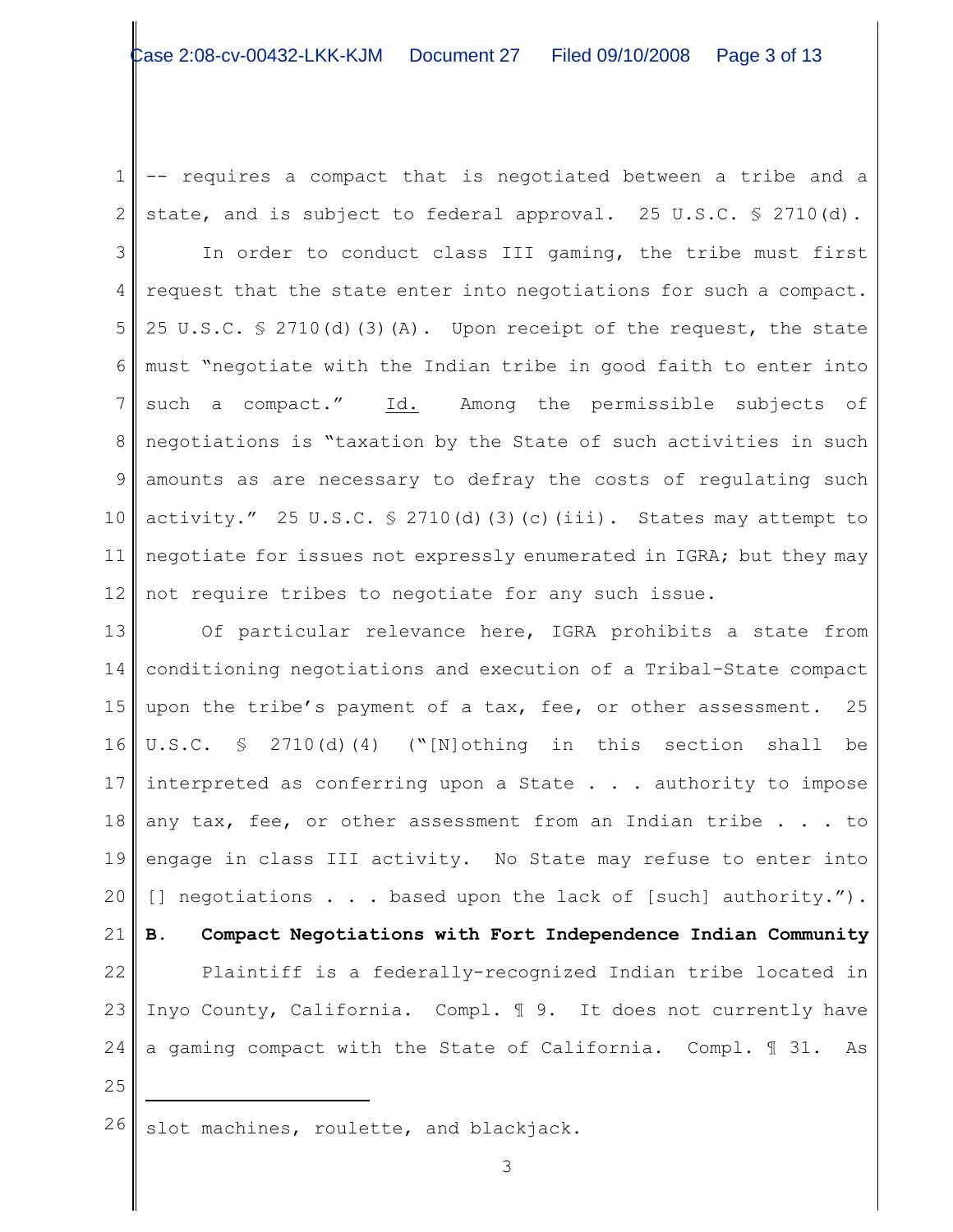1 2 3 4 5 6 7 8 9 10 a non-gaming tribe, however, plaintiff has received annual contributions of \$1.1 million dollars from the Revenue Sharing Trust Fund. Compl. ¶ 28. The RSTF receives funds from tribes that have a Tribal-State compact and operate more than 350 gaming devices; it then redistributes such funds to non-compact tribes. Compl. ¶ 26. The RSTF was created as part of the 1999 compacts, which, in conjunction with the passage of Proposition 1A, created gaming compacts with approximately sixty tribes.<sup>2</sup> Compl.  $\mathbb I$  24. Non-compact tribes are considered third-party beneficiaries of the 1999 compacts. Compl. ¶ 31.

11 12 13 14 15 16 to the State and to cease its participation in the RSTF, despite 17 18 In July 2004, plaintiff requested that the State of California enter into negotiations with it for the formation of a Tribal-State Compact. Compl. ¶ 32. Throughout the negotiations, the State has allegedly conditioned the acceptance of a Tribal-State Compact upon plaintiff's agreement to pay a percentage of its gaming revenues plaintiff's agreement to operate less than 350 gaming devices. Compl. ¶¶ 34-36.

19 20 21 22 Plaintiff objected to the revenue sharing on the grounds that it would constitute a tax, fee, or other assessment under IGRA. Compl. ¶ 40. In addition, plaintiff refused to cease participation in the RSTF on the grounds that as a would-be operator of less than

<sup>24</sup> 25 26 Pursuant to Proposition 1A, amending the California Constitution, the Governor is authorized to negotiate and conclude compacts, subject to legislative ratification, that allow Indian tribes to conduct and operate slot machines, lottery games, and banked and percentage card games on Indian lands. Compl. ¶ 22.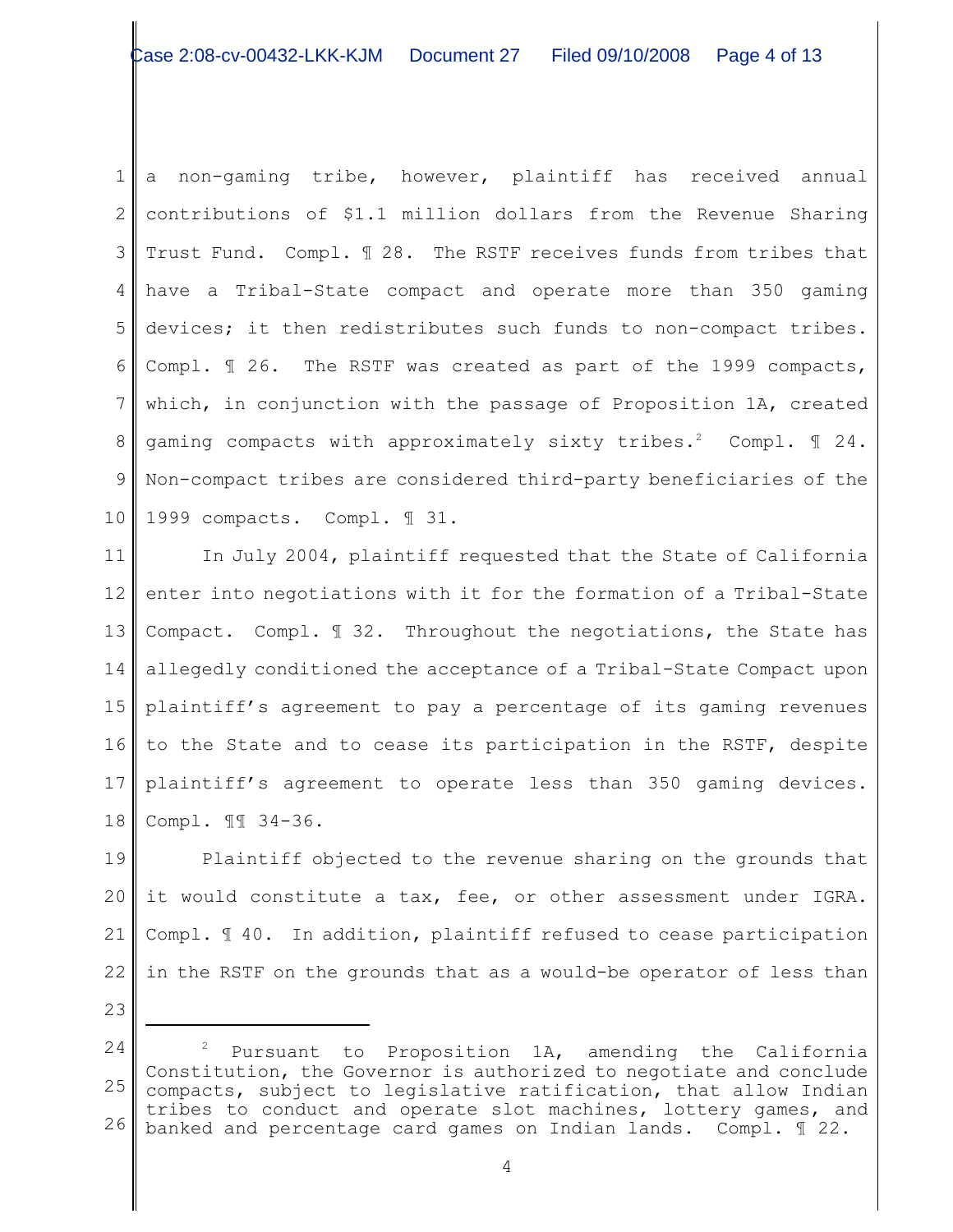1 2 3 4 5 6 7 350 gaming devices, it would still be legally entitled to the RSTF payment. Id. Plaintiff also noted that the State allowed other tribes to receive RSTF payments while operating 350 gaming devices or less. Compl. ¶ 30. In particular, the State allegedly negotiated a compact with the Yurok Tribe that allowed the tribe to operate ninety-nine gaming devices and to continue as an RSTF participant. Compl. ¶ 44.

8 9 10 11 12 13 14 15 16 17 18 19 20 21 22 Defendants have also filed a request for judicial notice regarding two pieces of correspondence, which they argue estop plaintiff's IGRA claim. First, in a letter purportedly sent from the Tribe to the Governor on July 21, 2004, in which plaintiff was said to agree "with the Governor's belief that Indian Tribes should provide compensation to the state in recognition of the unique privilege and benefit that gaming provides." Req. for Judicial Notice, Ex. 1. The next sentence of the letter then noted,  $\sqrt[n]{[w]}$ e estimate that the approximately 80 gaming devices the Tribe is seeking would generate a win per day of \$80 per machine." Id. Second, the Governor's Office purportedly responded on September 3, 2004 by agreeing "to meet with the Tribe in accordance with [the Tribe's] representations." Req. for Judicial Notice, Ex. 2. On the basis of these letters, defendants argue that plaintiff initially agreed to revenue sharing.

23

# **II. Standard**

24 25 26 A motion for judgment on the pleadings may be brought "[ a] fter the pleadings are closed but within such time as to not delay the trial." Fed. R. Civ. P. 12(c). All allegations of fact by the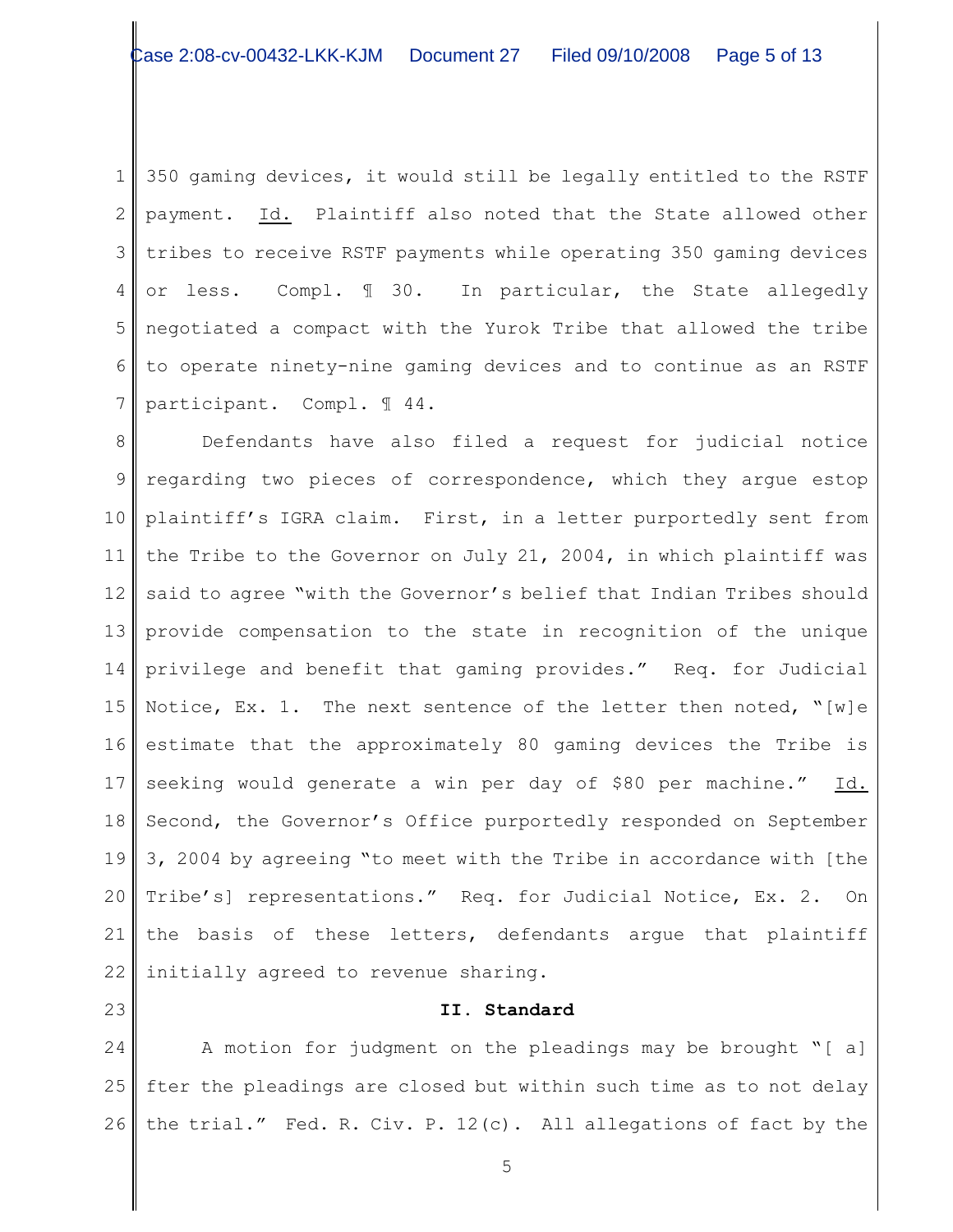1 2 3 4 5 6 7 8 9 party opposing a motion for judgment on the pleadings are accepted as true. Doleman v. Meiji Mut. Life Ins. Co., 727 F.2d 1480, 1482 (9th Cir.1984). A "dismissal on the pleadings for failure to state a claim is proper only if 'the movant clearly establishes that no material issue of fact remains to be resolved and that he is entitled to judgment as a matter of law.'" Id. (quoting 5 C. Wright & A. Miller, Federal Practice and Procedure: Civil § 1368, at 690 (1969)); see also McGlinchy v. Shell Chemical Co., 845 F.2d 802, 810 (9th Cir. 1988).

10 11 12 13 14 15 16 17 18 19 20 21 When a Rule  $12(c)$  motion is used to raise the defense of failure to state a claim, the motion is subject to the same test as a motion under Rule  $12(b)(6)$ . McGlinchy, 845 F.2d at 810; Aldabe v. Aldabe, 616 F.2d 1089, 1093 (9th Cir. 1989). Thus, the court is bound to give the plaintiff the benefit of every reasonable inference to be drawn from the "well-pleaded" allegations of the complaint. See Retail Clerks Int'L Ass'n, Local 1625, AFL-CIO v. Schermerhorn, 373 U.S. 746, 753 n.6 (1963). The plaintiff need not necessarily plead a particular fact if that fact is a reasonable inference from facts properly alleged. See id.; see also Wheeldin v. Wheeler, 373 U.S. 647, 648 (1963) (inferring fact from allegations of complaint).

22  $23$ 24 25 26 In general, the complaint is construed favorably to the pleader. See Scheuer v. Rhodes, 416 U.S. 232, 236 (1974). The court may not dismiss the complaint if there is a reasonably founded hope that the plaintiff may show a set of facts consistent with the allegations. Bell Atlantic Corp. v. Twombly, -- U.S. --,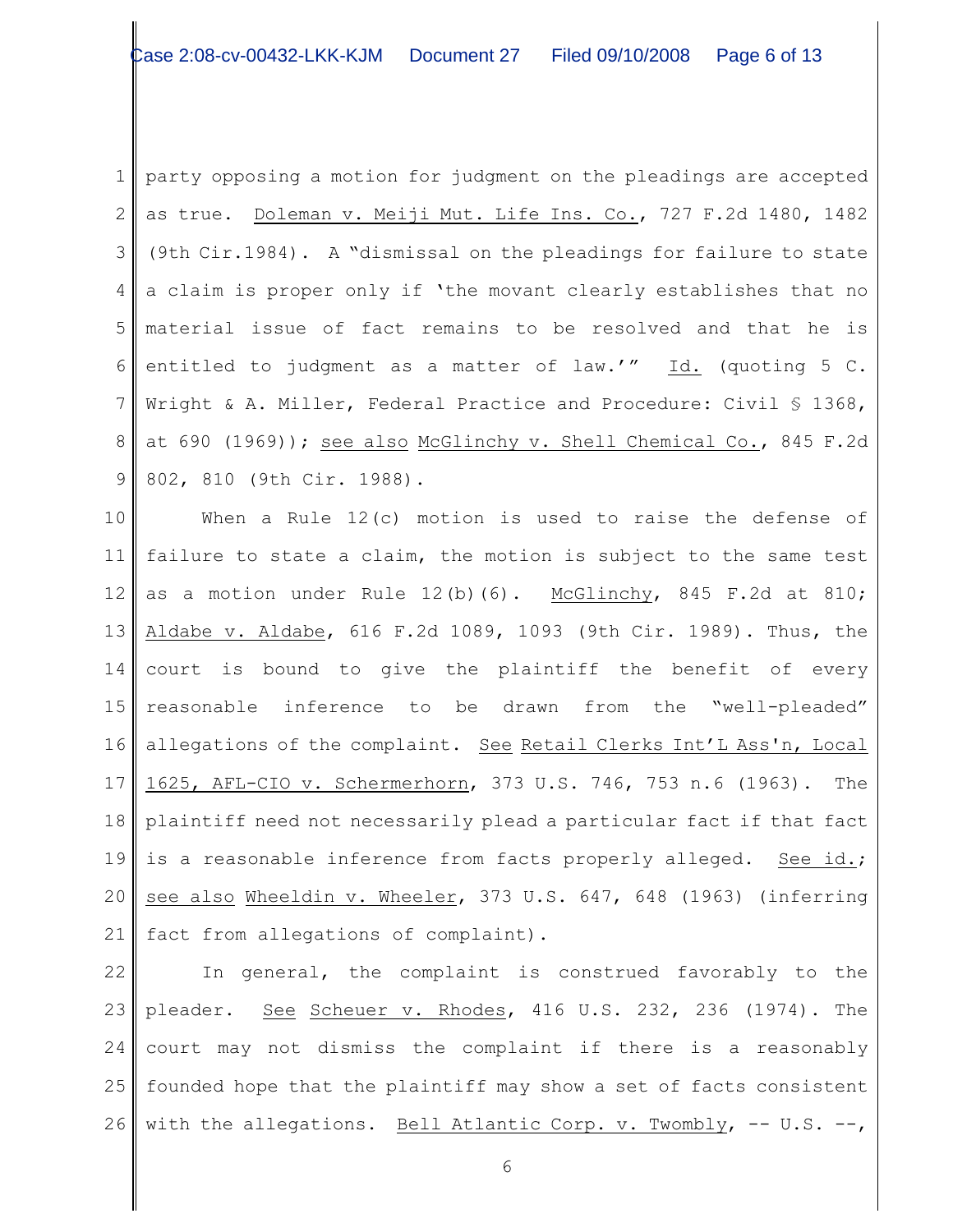1 2 3 is not proper for the court to assume that "the [plaintiff] can 4 5 6 7 8 9 10  $\parallel$  127 S. Ct. 1955, 1967-69 (2007). In spite of the deference the court is bound to pay to the plaintiff's allegations, however, it prove facts which [he or she] has not alleged, or that the defendants have violated the . . . laws in ways that have not been alleged." Associated General Contractors of California, Inc. v. California State Council of Carpenters, 459 U.S. 519, 526 (1983). The complaint must allege sufficient facts to provide " 'fair notice' of the nature of the claim [and] also 'grounds' upon which the claim rests." Bell Atlantic Corp., 127 S. Ct. at 1965 n.3.

## 11

## **III. Analysis**

#### 12 **A. IGRA Claim**

13 14 15 16 17 First, defendants move to dismiss plaintiff's IGRA claim, which alleges that the State has acted in bad faith by conditioning the Tribal-State Compact upon plaintiff's payment of a portion of its future gaming revenue to the State and discontinuation of the receipt of RSTF payments.

18 19 20 21 22 23 tribes brought suit, arguing that the contributions went beyond 24 25 26 Defendants rely principally upon In re Indian Gaming Related Cases, 331 F.3d 1094, 1110-15 (9th Cir. 2003). There, the compact offered by the state permitted the operation of slot machines and house banked blackjack in exchange for the tribes' agreement to contributed to the RSTF. Id. at 1103-05. The the amounts necessary to compensate the State for the cost of regulating gaming and therefore constituted a tax under IGRA. Id. at 1110-11. The Ninth Circuit rejected this claim, finding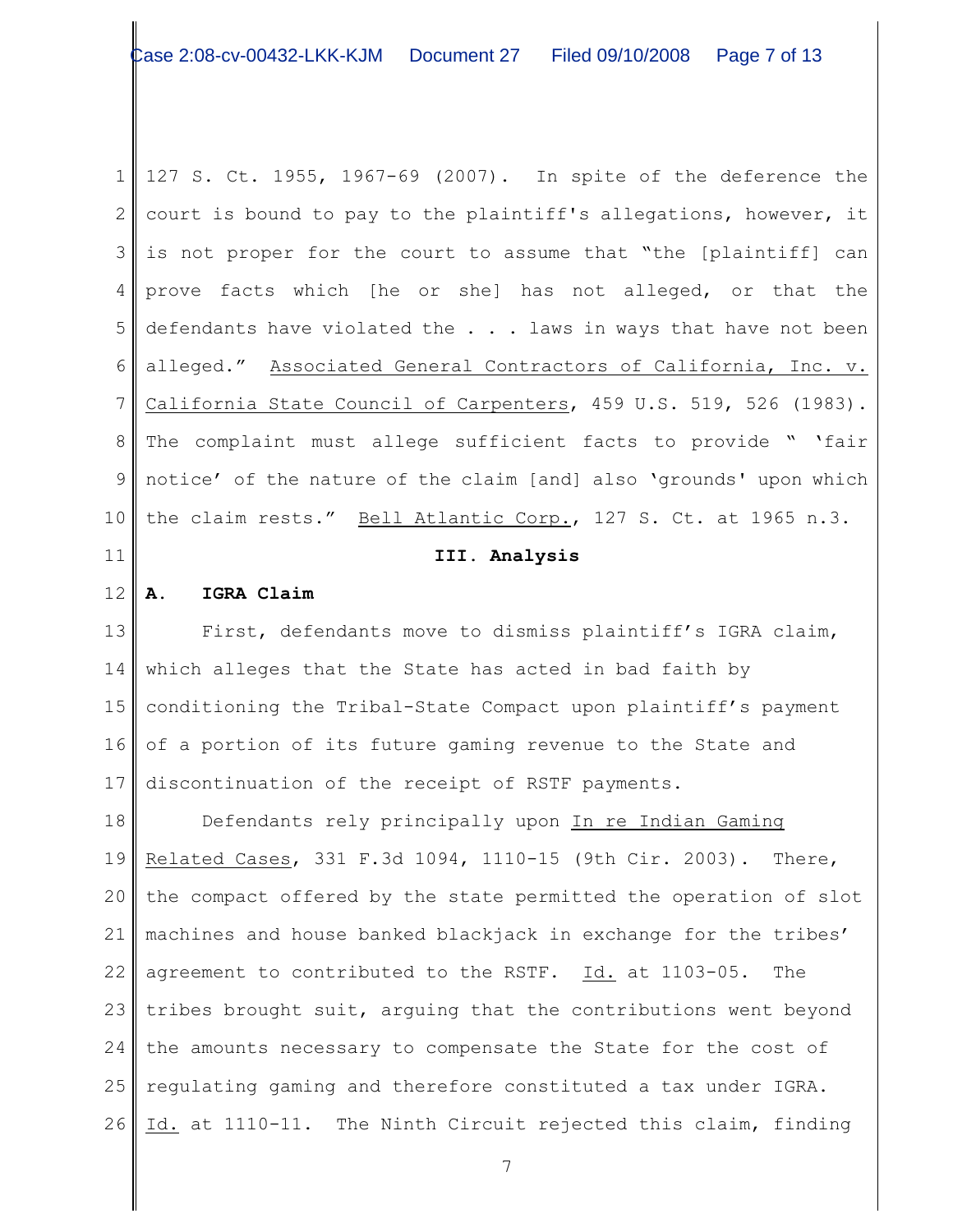1 2 that the State had not engaged in bad faith by conditioning the compact upon the RSTF provision. Id. at 1111.

3 4 5 6 7 8 9 10 11 12 13 14 15 16 Crucially, however, the Ninth Circuit reached this conclusion because the state had offered "meaningful concessions in return for fee demands." Id. at 1112. The State had no obligation to enter into negotiations concerning most forms of class III gaming,  $3$  nor did it have an obligation to amend its constitution to grant a monopoly to tribal gaming establishments. Id. Under these circumstances, the court found that the State had not exercised "authority to impose a[] tax, fee, charge, or other assessment" under 25 U.S.C. § 2710(d)(4). It further cautioned: "We do not hold that the State could have, *without offering anything in return*, taken the position that it would conclude a Tribal-State compact with [the Tribe] only if the tribe agreed to pay into the RSTF." Id. at 1112 (emphasis in original).

17 18 19 20 21 22 23 The Ninth Circuit further noted that "[d]epending on the nature of both the fees demanded and the concessions offered in return, such demands might, of course, amount to an attempt to 'impose' a fee, and therefore amount to bad faith on the part of a State." Id. Accordingly, courts must consider the totality of the circumstances when undertaking the "fact-specific" good faith inquiry required by IGRA. Id.

<sup>25</sup> 26  $^3$  See Rumsey Indian Racheria of Wintun Indians v. Wilson, 63 F.3d 1250, 1258 (9th Cir. 1994) ("IGRA does not require a state to negotiate over one form of Class III gaming simply because it has legalized another, albeit similar form of gaming.").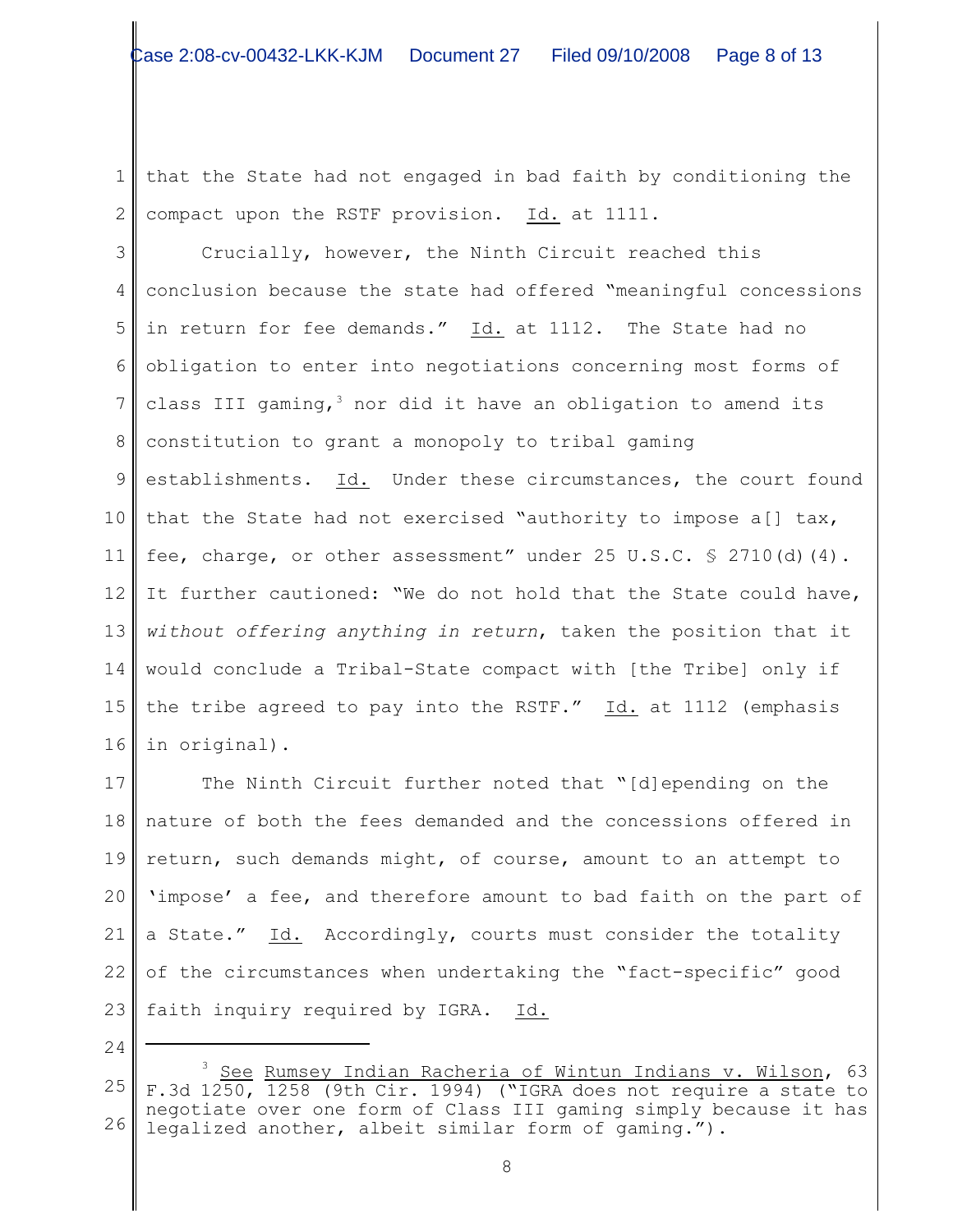1 2 3 4 5 6 7 8 9 10 11 Here, drawing all reasonable inferences in favor of plaintiff, the complaint alleges that the State's demands exceed those that are permitted to compensate it for the regulation of gaming under IGRA. See Compl. ¶ 19 (noting permissible subjects of negotiation under 25 U.S.C.  $\frac{1}{2}$  2710(d)(3)(C)); Compl.  $\frac{1}{2}$  38 (alleging that the State demanded provisions that constituted a tax, fee, charge, or other assessment). Indeed, plaintiff alleges that it proposed terms that would have indirectly compensated the State for costs associated with regulation by paying for infrastructure development and mitigation costs to the local government. Compl. ¶ 36.

12 13 14 15 16 17 Significantly, the complaint does not allege any "meaningful concessions in return for fee demands" offered by the state. In re Indian Gaming Related Cases, 331 F.3d at 1112. Because the court must accept plaintiff's allegations as true for purposes of a motion for judgment on the pleadings, dismissal at this stage would be inappropriate.

18 19 20 21 22 23 24 25 26 In addition, defendants argue that plaintiff should be equitably estopped from claiming that the State acted in bad fath because, when it requested compact negotiations, the Tribe purportedly agreed to compensate the State for the "privilege and benefit" of gaming. Defs.' Req. for Judicial Notice, Ex. 1. The parties dispute whether this statement, made in a letter sent from the Tribe to the Governor on July 21, 2004, is subject to judicial notice. Assuming that the letter is subject to judicial notice, however, the statement does not necessarily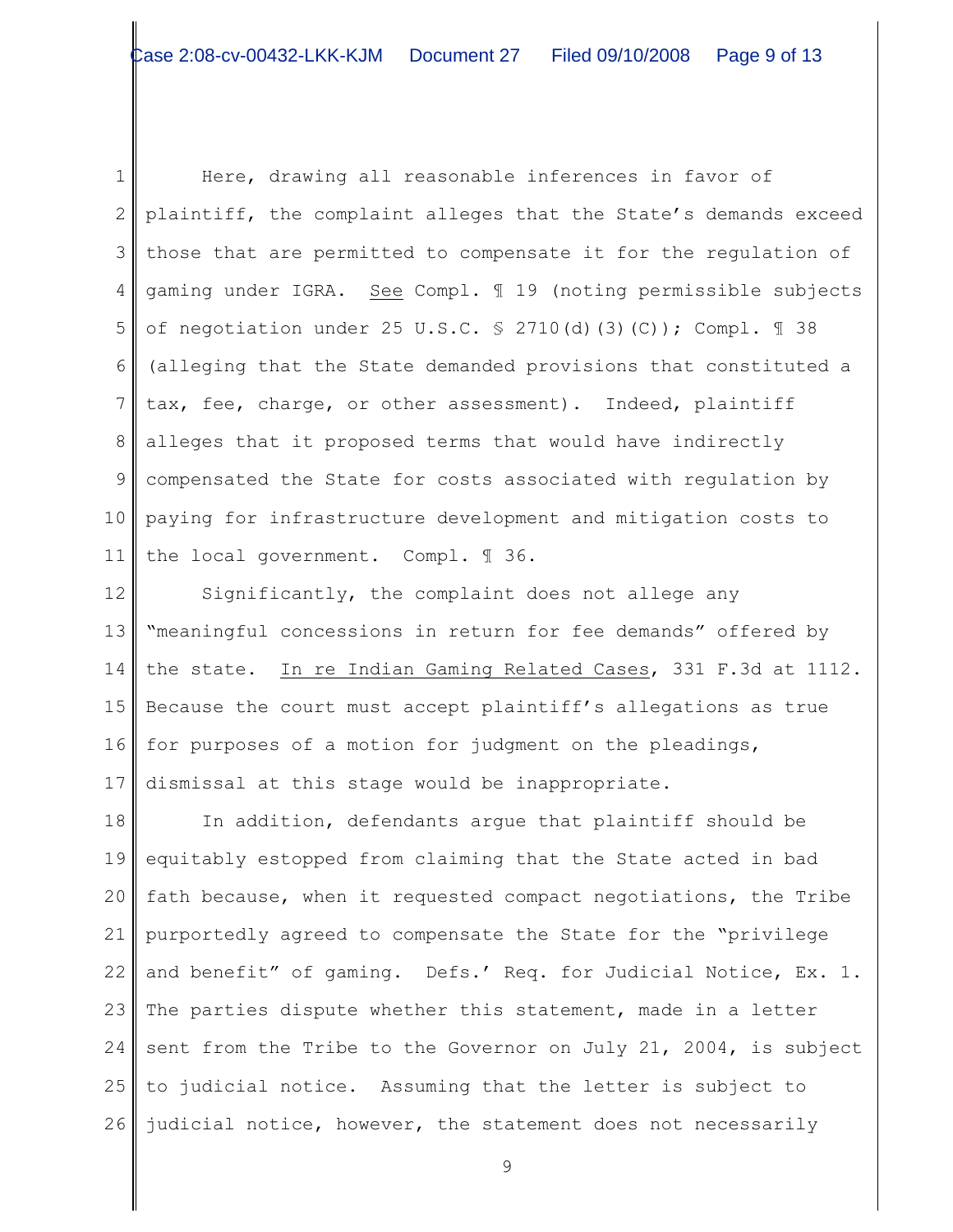1 2 3 4 5 evince an intention on the part of the Tribe to revenue share with the State or to forego its RSTF payments. Instead, the statement could also be interpreted as referring to the state's right to defray costs associated with the regulation of gaming under  $\S$  2710(d)(4) of IGRA.<sup>4</sup>

6 7 8 9 10 11 12 13 14 15 16 for judicial notice. Similarly, defendants' assertion that 17 18 19 20 21 In order to fully evaluate defendants' claim for equitable estoppel, the court must consider the totality of the circumstances, which it cannot do in the current posture. For example, the letter states that the Tribe "agrees with the Governor's belief that Indian tribes should provide compensation to the state in recognition of the unique privilege and benefit that gaming provides." The Governor's belief, and any shared understanding between the parties as to that belief, is outside the scope of the pleadings, and cannot be ascertained based upon the limited materials submitted by defendants in their request "[t]he Plaintiff knew that Governor Schwarzenegger was negotiating compacts that included revenue sharing provisions and invited the State to negotiate on the basis" is a factual issue that cannot be resolved on the pleadings. See Kosakow v. New Rochelle Radiology Ass'n, 274 F.3d 706, 725 (2d Cir. 2001)

22

<sup>23</sup> 24 25 26  $4$  That said, the next sentence of the letter reported the estimated earnings from gaming per day. It is not clear why this estimate would be relevant to the State's regulation costs. Instead, it appears more consistent with defendants' argument, that the Tribe envisioned the possibility of revenue sharing. Whatever the effect of that statement, however, it seems clear that resolution of that ambiguity on a motion for judgment on the pleadings is inappropriate.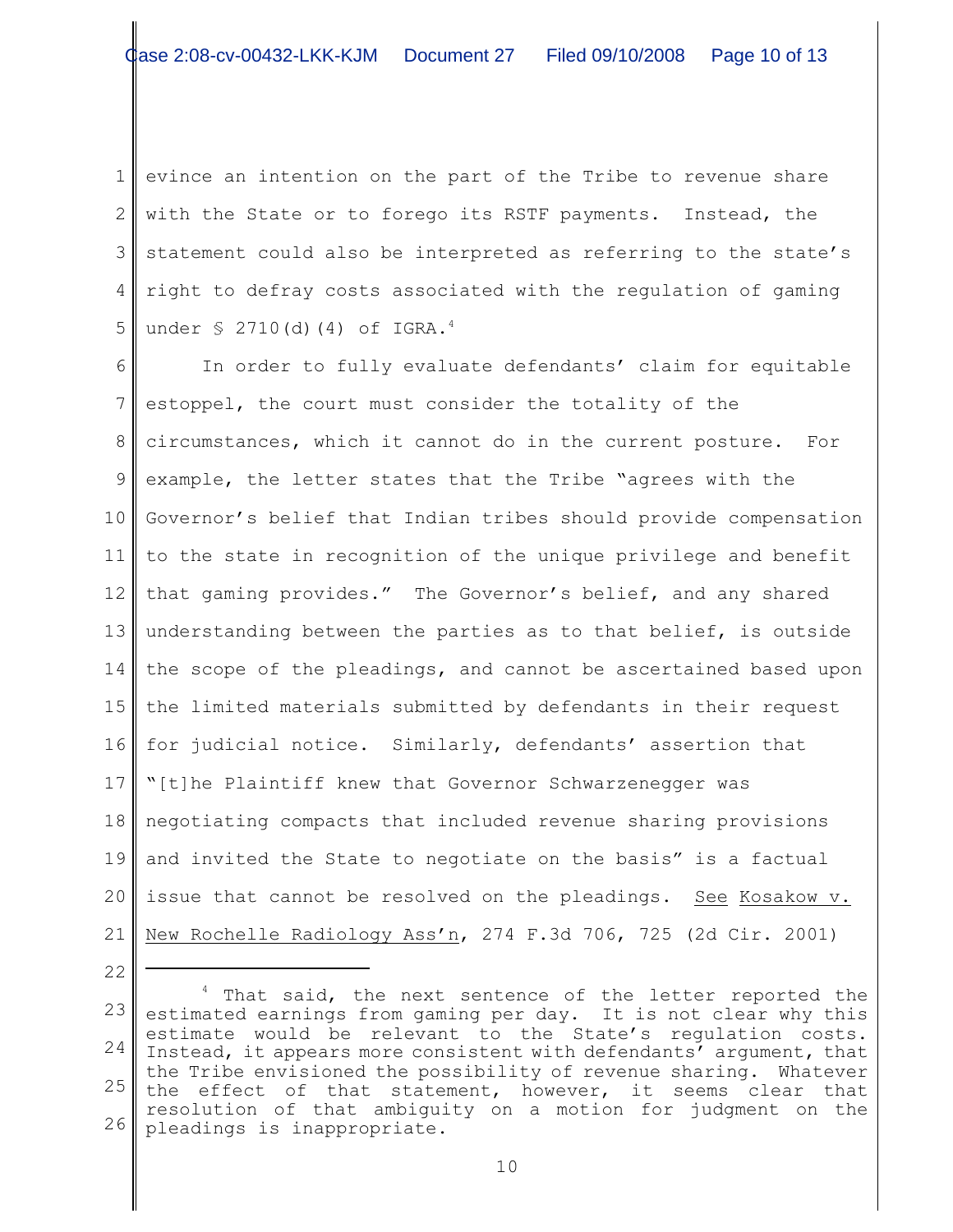1 2 3 the motion for judgment on the pleadings with respect to 4 ("Whether equitable estoppel applies in a given case is ultimately a question of fact."). Accordingly, the court denies plaintiff's IGRA claim.

#### 5 **B. Equal Protection Claim**

6 7 8 9 10 11 12 13 14 15 16 holding that the Tribe was not a "person" for purposes of § 1983 17 18 19 20 21 22 23 concurring) ("the Tribe rests its case entirely on its claim 24 25 Defendants also move for dismissal of plaintiff's equal protection claim, arguing that a tribe is not a "person" under § 1983 for purposes of an equal protection claim. Defendants rely principally upon Inyo County v. Paiute-Shoshone Indians of the Bishop Community, 538 U.S. 701 (2003). There, a tribe challenged the county's authority to seize casino employee records as part of a welfare fraud investigation. The Tribe sought relief under § 1983, claiming that the county had violated its Fourth and Fourteenth Amendment rights and its right to self-government. The Supreme Court rejected the claim, -- not based upon a "bare analysis" of the term "person" –- but based upon the "legislative environment" in which the word appears. Id. at 711. Specifically, it held that the tribe's assertion of sovereign immunity did not fall within § 1983's purpose of securing private rights against government encroachment. Id. at 712; cf. id. at 714 (Stevens, J., that, as a sovereign, it should be accorded a special immunity that private casinos do not enjoy").

26

Here the plaintiff seeks through its equal protection claim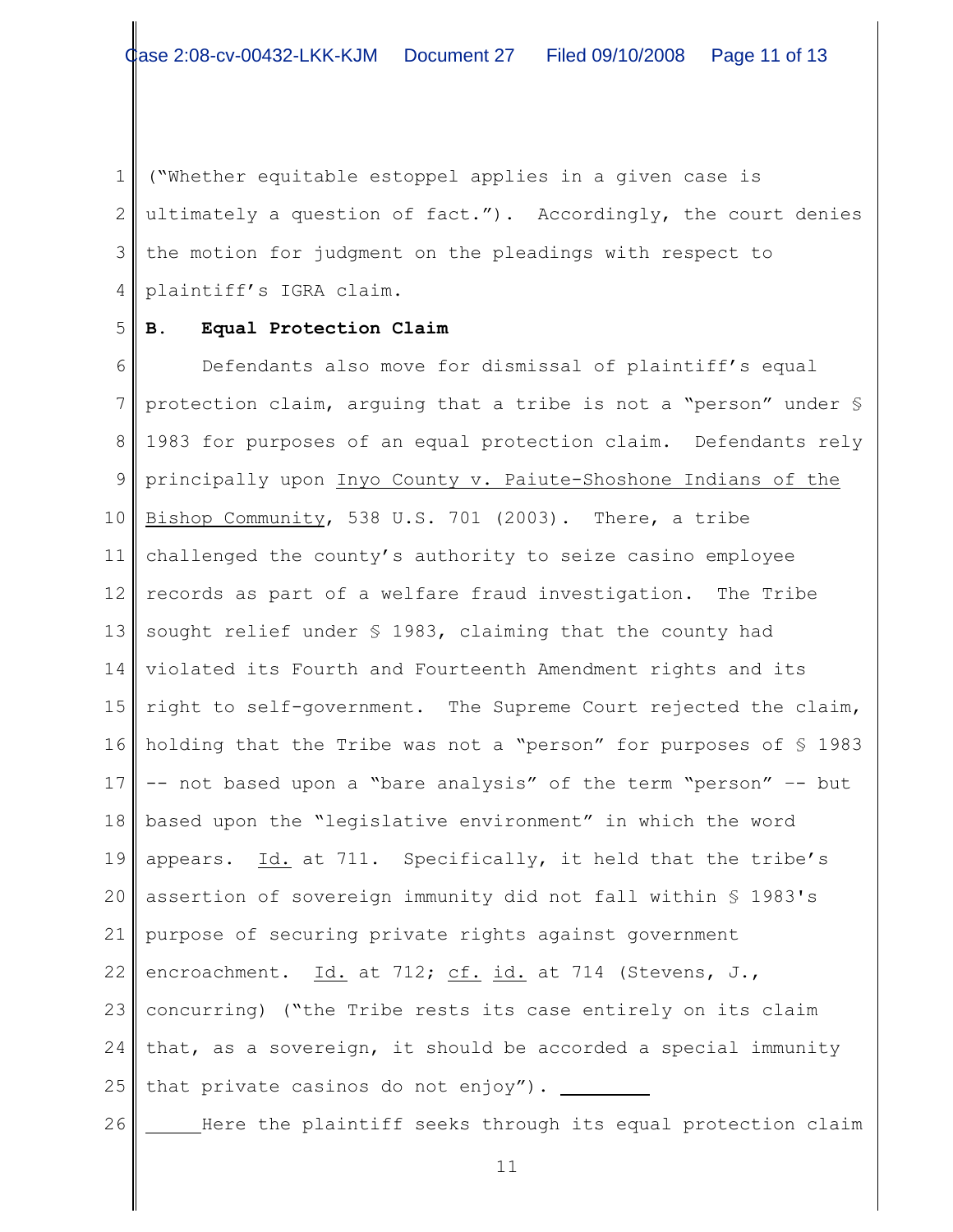1 2 3 4 5 6 7 8 9 10 11 12 13 14 15 16 private right that falls within the scope of § 1983. The court 17 18 to enforce a right that only exists by virtue of its status as a sovereign. The complaint alleges that other tribes are given "special privileges and/or immunities" that are denied to the plaintiff with regard to the operation of gaming by the respective tribe. Compl. ¶¶ 63, 64. This asserted interest only exists by the plaintiff's status as a sovereign or, put differently, as an entity able to negotiate and secure agreements with the defendants regarding gaming. See Inyo County, 538 U.S. at 711 (it was "only by virtue of the Tribe's asserted 'sovereign' status" that its equal protection rights have been allegedly violated). Like the Tribe in Inyo County, plaintiff here asserts that it possesses a constitutionally protected interest, but that interest is one that a similarly situated private party would not enjoy. See id. Accordingly, the court finds that the right asserted by the Tribe is not a therefore grants the motion for judgment on the pleadings with respect to plaintiff's equal protection claim.<sup>5</sup>

### 19 **C. Suit Against the Attorney General**

20 21 22 Finally, defendants argue the Attorney General is an improper defendant to this suit, because it is the Governor, rather than the Attorney General, who represents the State in

<sup>24</sup> 25 26 Defendants also argue that the statutory remedy afforded by IGRA should be exclusive, see Seminole Tribe of Florida v. Florida, 517 U.S. 44, 73-74 (1996) (declining to permit a separate IGRA enforcement action through Ex Parte Young), but Seminole Tribe did not confront the equal protection issues present here.